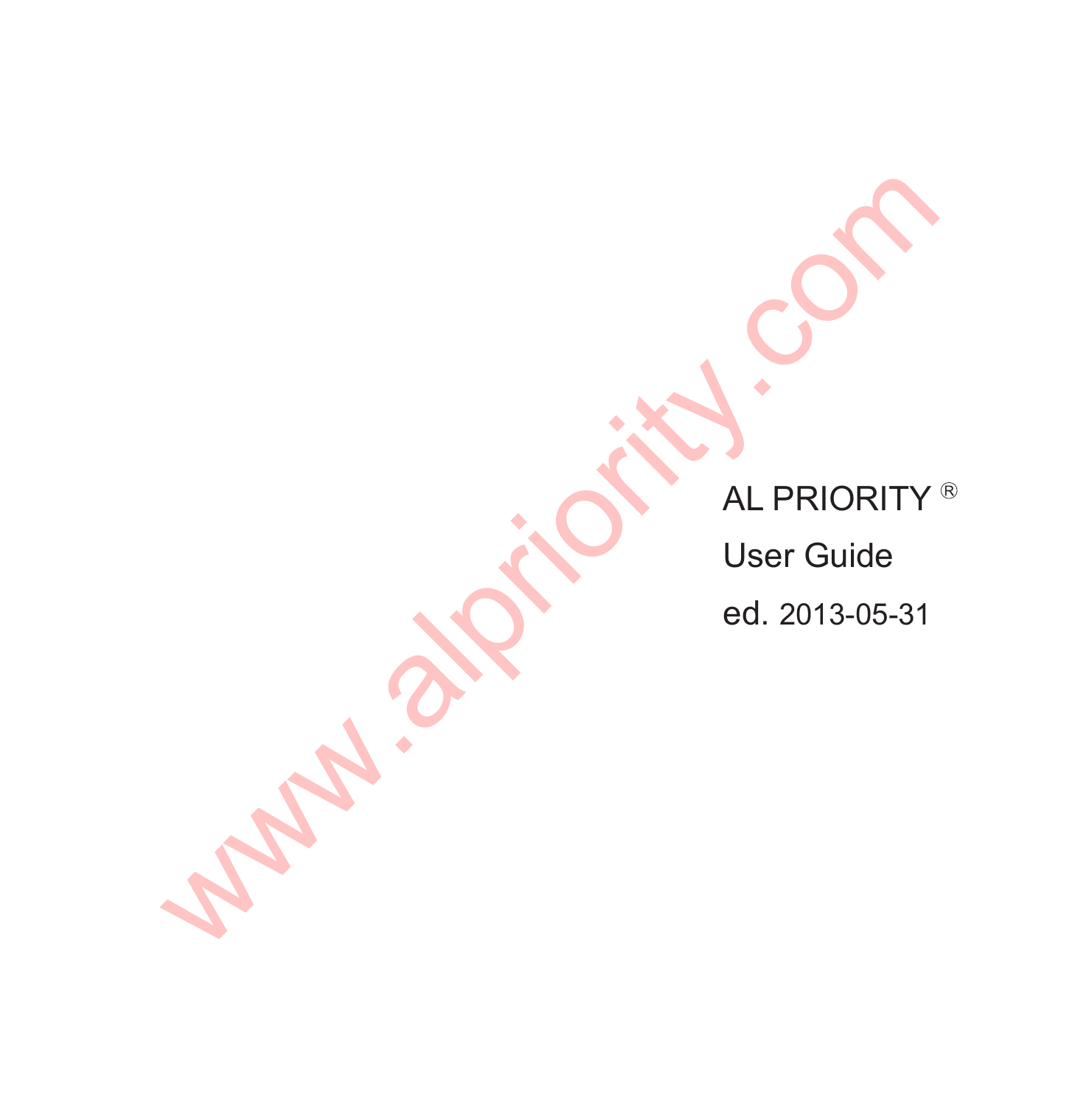# Important Safety Instructions

# READ BEFORE OPERATING

This product was designed and manufactured to meet strict quality and safety standards. There are, however, some installation and operation precautions which you should be particularly aware of. Therefore read, keep and follow these guidelines during installation and use:

- Take special care while installing the sensor head. Damaging the cable or the factory installed connector on the cable may cause malfunction and will void warranty.
- $\cdot$  While the sensor is water resistant and intended to be installed on the outside of the vehicle, the control box and it's connections must be made and kept in a dry area, preferably the passenger cabin. Warranty will be deemed invalid if failures are caused by improper installation.
- $\cdot$  Do not plug more than five outer sensors into the control box. Do not plug any third party equipment into any of the sockets in the control box, unless it is allowed by this user guide or listed on our official website. Do not plug any part of the AL Priority into third party equipment. Doing so may cause fire or damage to the unit and voids warranty.
- AL Priority is compatible with AL G9 sensors, but is not to be mixed with any other older AL components. Doing so would cause characteristic failure of the unit and voids warranty.
- $\cdot$  It will take time to get acquainted with the range of the parking sensor, which can vary from 0 to 3 meters, from your car to the obstruction. Therefore rely on your personal judgment.
- ALPriority can NOTdetect glass or other transparent objects.
- While driving, especially in winter months, dirt and filth can accumulate on the outer sensor lens, which can affect the sensor's performance. Wipe the lens periodically with a dry or moist cloth. Do not use cleaning solvents other than water.
- Laser signals emitted from AL Priority can cause interference to other laser equipment. If such case is detected by the system it will reset within a few seconds.
- If the vehicle where AL system is being installed to is already using another laser system (for instance laser cruiser control, or similar) in some cases it is possible that those two systems could interfere with each other. Check with your AL supplier if optional Noise filtering sensors are available, intended for instalment into LCC equipped cars. the steigned and manufactured to meet strict quality and safety standards. The some installation and operation precautions which you should be particularly ave read, keep and follow these guidelines during installation and
- Use of laser products may be regulated by your local laws. Check your local laws before using this product.

#### **Special caution**

AL Priority laser sensor emits an invisible laser beam that can be harmful to sight. Never, under any circumstances look at the sensor while it is operating.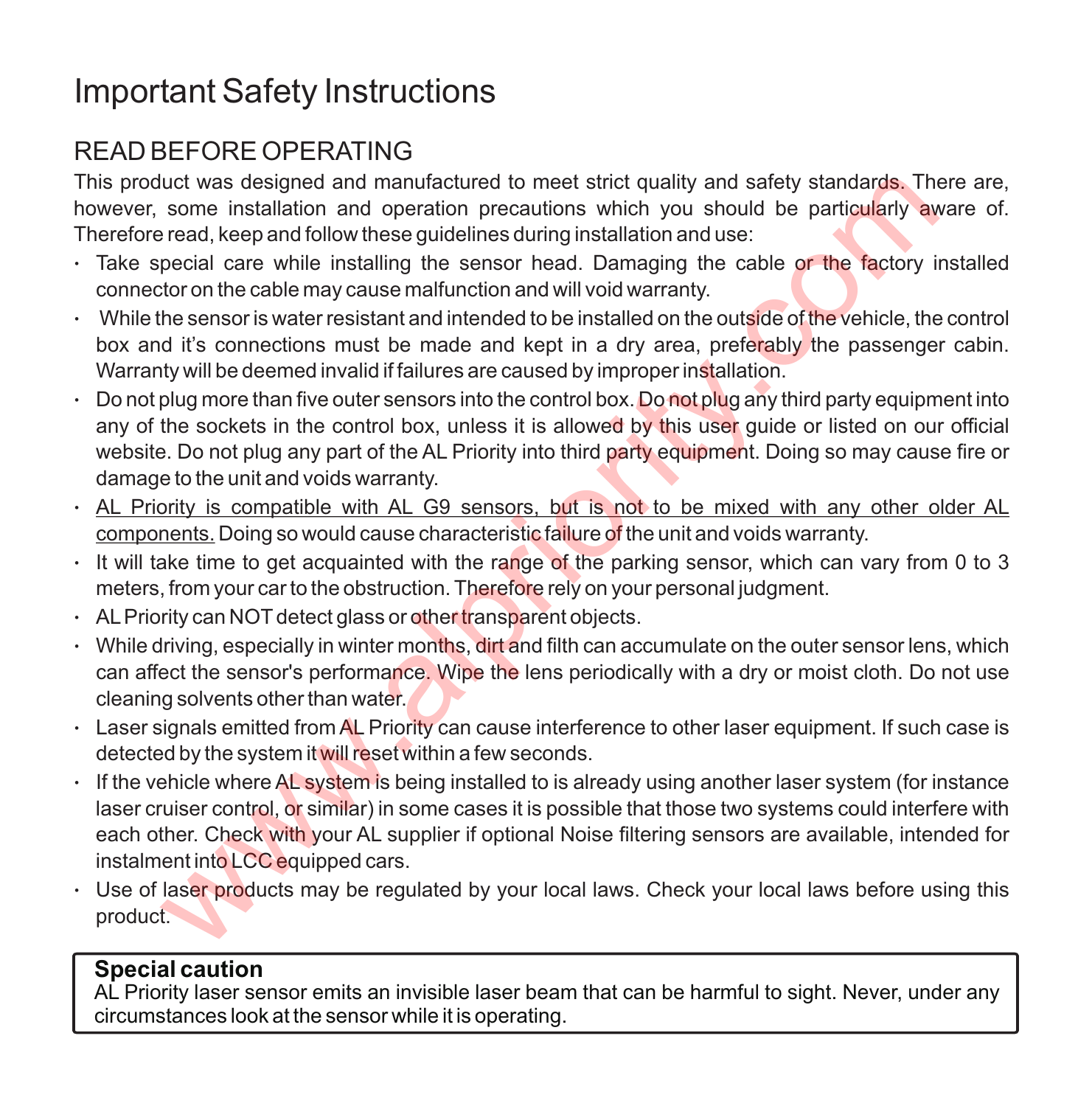# Safety and Conformity

## Electromagnetic compatibility

The AL Priority is fully in conformity with the requirements of Council Directive 2004/108/EC Electromagnetic Compatibility (EMC), based on the full compliance of the product with the following European/International Standards:

Emissions: EN 61000-6-3 (IEC 61000-6-3)

Immunity: EN 61000-6-1 (IEC 61000-6-1)

The labeling of the AL Priority which is affixed on the Outer Sensor and the Control Box housing meets the requirements of the guideline 2004/108/EC:

# The AL Priority is fully in conformity with the requirements of Automotive EMC Directive 2004/104/EC amended by directives 2005/49/EC, 2005/83/EC, 2006/28/EC, 2009/19/EC and duly approved and homologated by The Slovenian Roads Agency. Type -approval number is: e26\*2009/19\*1058\*00 Priority is fully in conformity with the requirements of Council Directive 2004/<br>
Signetic Compatibility (EMC), based on the full compliance of the product with the form different compatibility (EMC), based on the full com



## Laser safety

The AL Priority is tested and classified as Class 1M laser product in accordance to European and International Eye safety regulations EN 60825-1 and IEC 60825-1.

Definition: Class 1M-laser products are safe under reasonably foreseeable conditions of operation, but may be hazardous if the user employs optics within the beam.

An Outer Sensor unit of the ALPriority system is labeled in accordance to regulations:

For products delivered into the United States the following clause applies:

Complies with 21 CFR 1040.10 and 1040.11 except for deviations pursuant to Laser Notice No. 50, dated June 24, 2007.

RoHS: The ALPriority is compliant with the requirements of RoHS Directive.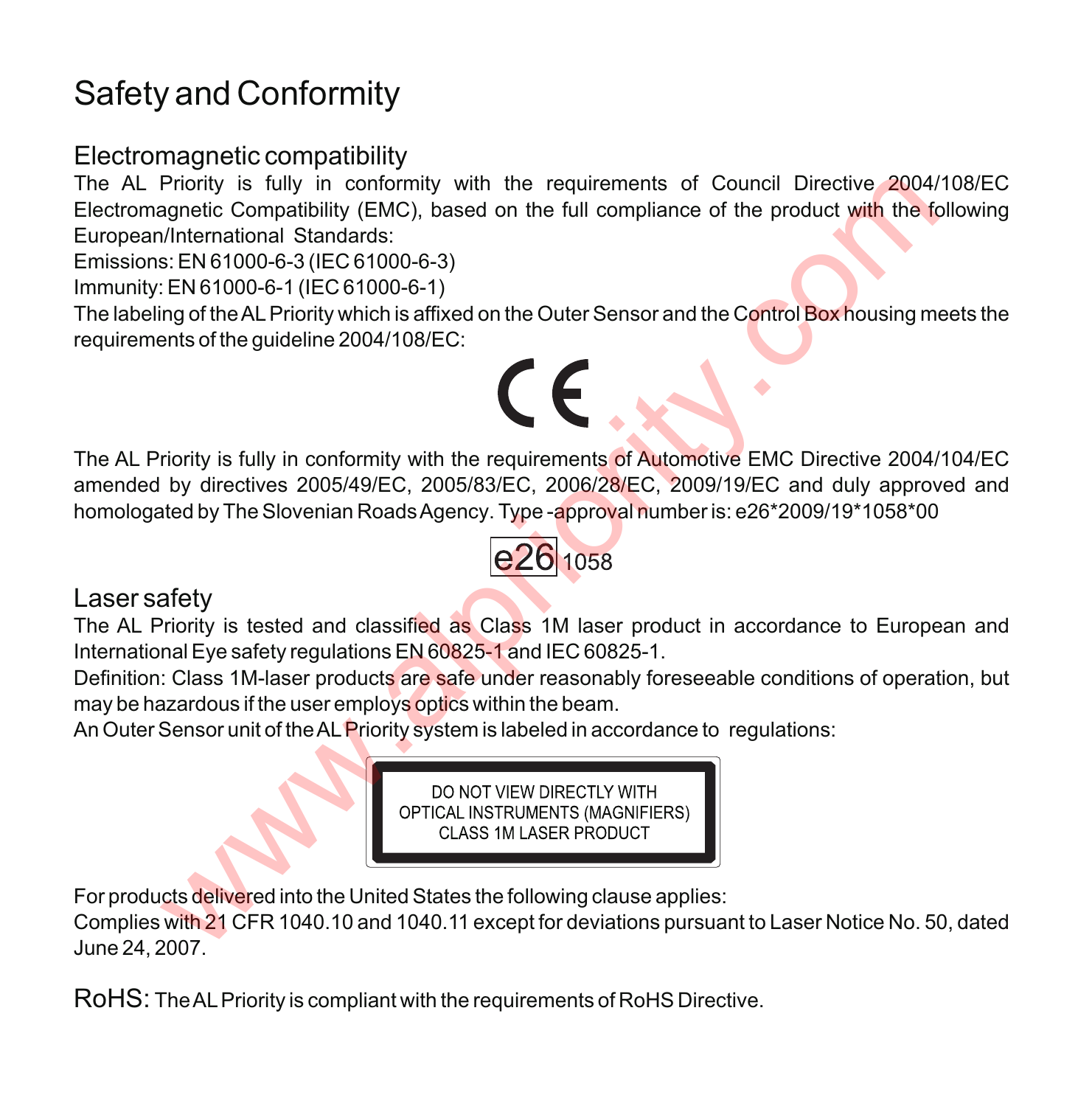# Table of Contents

| 1. | Introduction                                          |                |
|----|-------------------------------------------------------|----------------|
|    | <b>AL Priority Improvements</b>                       | $\overline{2}$ |
| 2. | Main Parts of the Product                             | 3              |
| 3. | Installation                                          | 4              |
|    | Installation diagram                                  | 7              |
| 4. | Usage                                                 | 9              |
|    | 4.1 Learn to use control keys                         | 9              |
|    | 4.1.1 Speaker mute                                    | 9              |
|    | 4.1.2 Fog lights on/off                               | 10             |
|    | 4.2 Audio volume set-up - Purple Menu                 | 10             |
|    | 4.3 Main menu modes and features - Yellow Menu        | 10             |
|    | 4.3.1 Parking distance control range (PDC)            | 10             |
|    | 4.3.2 Silent power-up                                 | 10             |
|    | 4.3.3 LED Dark mode                                   | 11             |
|    | 4.3.4 Show firmware version                           | 11             |
|    | 4.3.5 Restore factory default settings                | 11             |
|    | 4.3.6 Manual sensor check                             | 12             |
|    | <b>4.4 Additional features</b>                        | 12             |
|    | 4.4.1 System Set-up & Upgrade using a USB flash drive | 12             |
|    | 4.4.2 Theft protection USB key                        | 12             |
| 5. | Specifications                                        | 13             |
| 6. | Operation description                                 | 14             |
| 7. | Registration, warranty and service                    | 15             |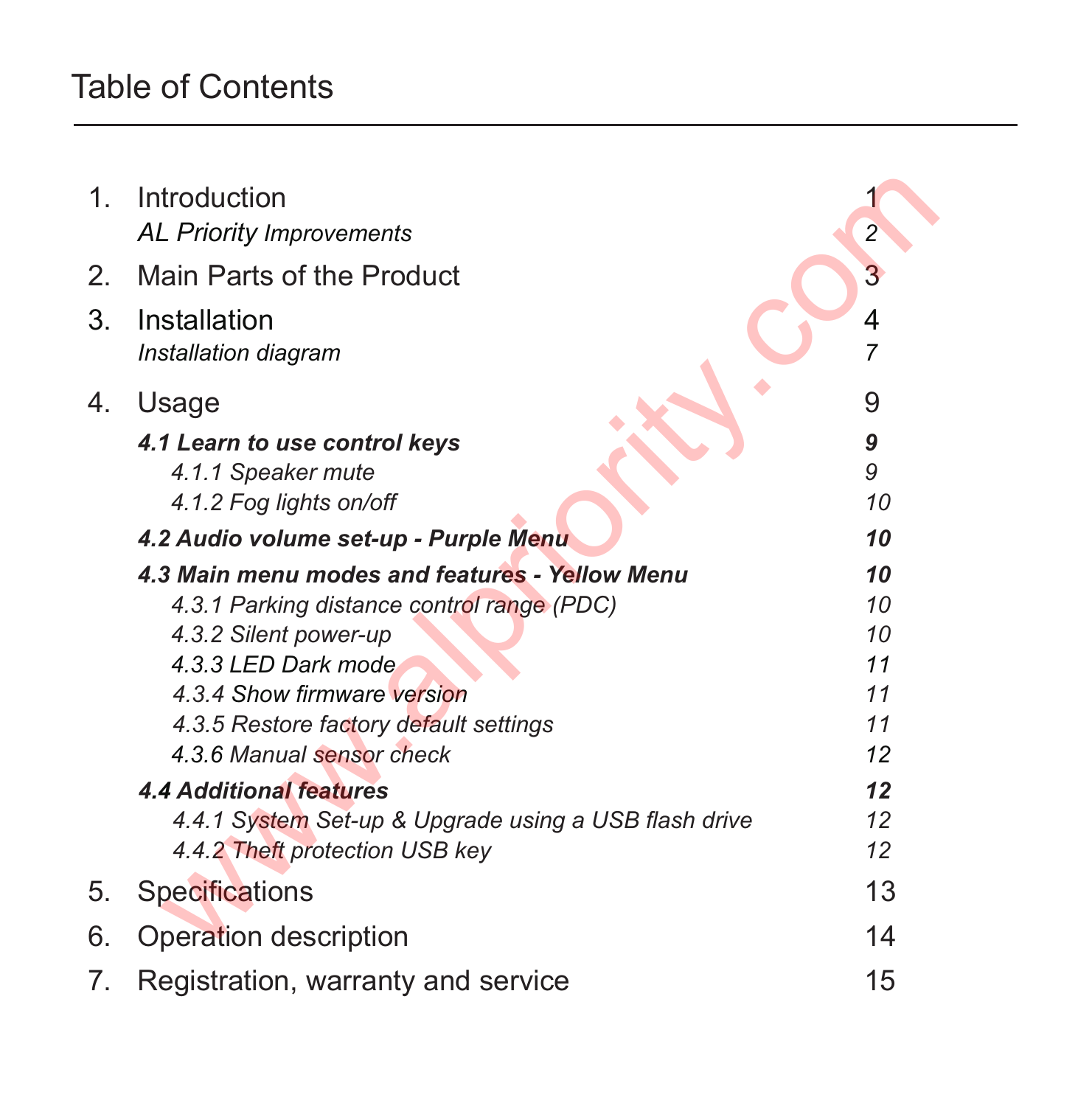# 1. Introduction

Thank you for purchasing AL PRIORITY, successor to the Worlds' first multipurpose car parking sensor designed for your driving comfort. This product was developed and manufactured in our ISO 9001 certified factory in Croatia (EU) ensuring top quality of the product.

AL PRIORITY comprises parts fabricated to military standards and was designed to keep you and your vehicle safe by enabling effortless parking and greater confidence while driving. As opposed to classic infra-red sensors that use light emitting diodes AL PRIORITY is equipped with a laser diode that is used in military range-finders and police speed detectors, the power of which is one hundred times greater than that of a LED diode. In addition, it incorporates our patented laser technology that is a significant improvement in the industry, ensuring higher precision, extreme resistance to temperature changes and foreign light interferences, specifically Sun rays. to for purchasing AL PRIORITY, successor to the Worlds' first multipurpose car parkinty for your driving comfort. This product was developed and manufactured in our ISO 9001 Cround rifustion (This product was developed and

AL PRIORITY works on the 905 nm light frequency. It constantly emits laser signals and recognizes them when reflected from an obstacle, consequently warning the user. Thanks to the advanced program code the system will discriminate between laser signals coming from other laser sources.

AL PRIORITY is not just a parking sensor. Special sensor version is available that incorporate LED illumination intended to be used as fog lights (this option may be unavailable in your country, check with your local dealer). AL Priority is compatible with specific 3rd party radar sensors (in some countries radar use may be regulated by law, check availability with your local dealer).

AL PRIORITY is Industry's First laser sensor with user internet USB flash drive upgrades. The USB flash drive is also used to transfer custom system setup from the PC Priority setup application. Alternatively the Control set keyboard will enable you to set-up the system to your priorities directly in the vehicle.

Intellectual property within AL Priority is protected with registered and pending patents and designs, such as but not limited to: HR P20040769, HR PK20060340, DE202008018045U1, ZAP/2010/8418, US 8,309,926, AU2008355569, EP2277060, CA2723286, and others. All Rights Reserved.

AL, ALP and AL PRIORITY are trademarks or registered trademarks in the US, EU and other countries: US4123648, HR Z20091753, AU1423337, EM1073712, US 4280659, HR Z20120201, AUS 153306, ...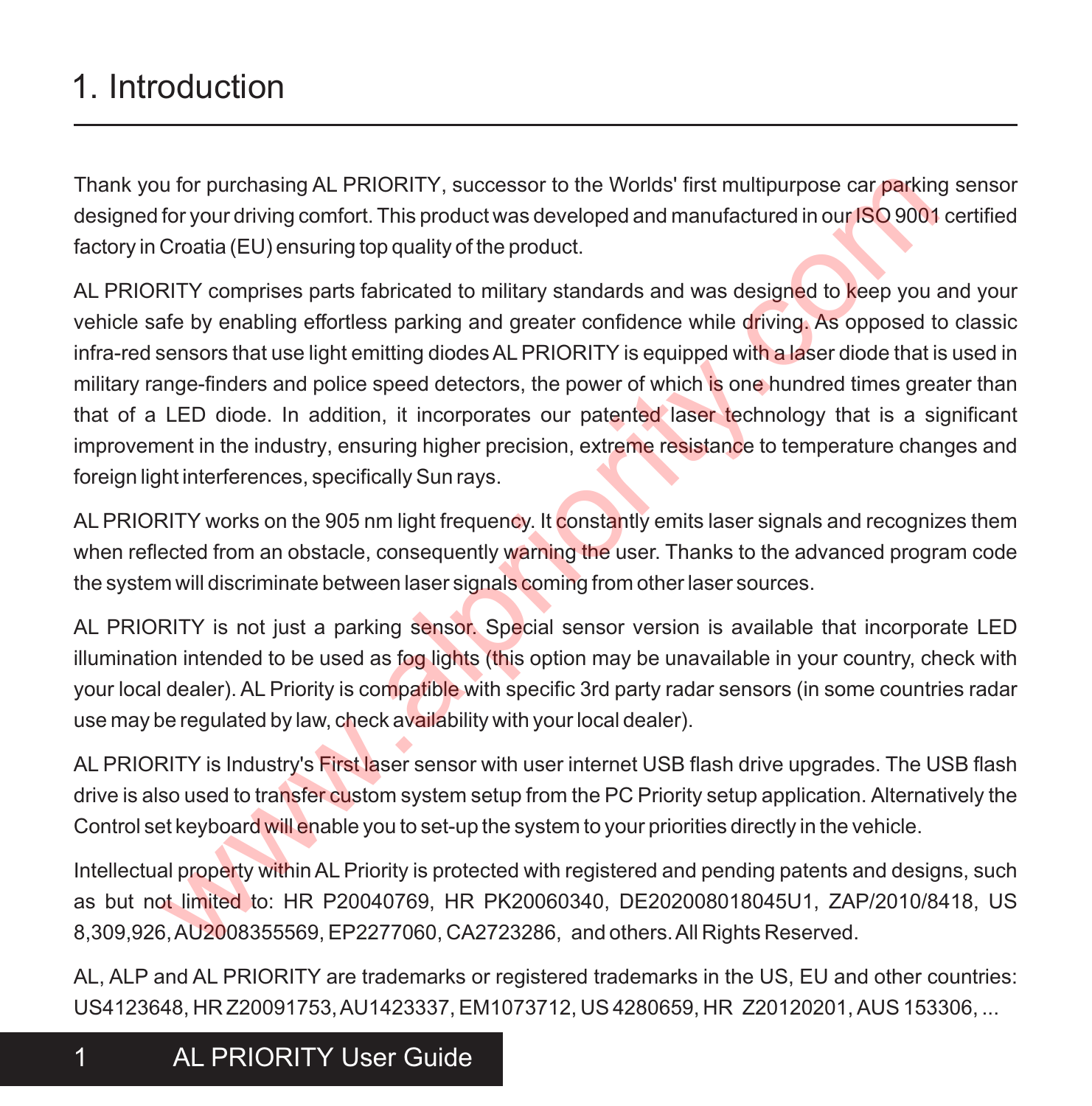#### **ALPRIORITY Improvements**

AL PRIORITY comes with the smallest sensor in its performance class. Superior laser detection is achieved by carefully designed hardware and firmware of the reception system, based on our patent protected invention. During design of the system our top priority was maintaining perfect functionality and ultimate performance in all conditions, fighting interferences caused by the Sun and foreign laser sources, increasing resistance to temperature changes and electromagnetic noise. by carefully designed hardware and firmware of the reception system, based on ot<br>invention. During design of the system or top priority was maintaining perfect function<br>inferimence in all conditions, fighting interferences

While the sensor is smaller, the control box has grown, offering new functions and add ons. The system can consist of up to five outer sensors with front and rear sensor discrimination.

AL PRIORITY is the first product in the industry that boasts upgradable firmware and custom set up using a USB flash drive.

The latest hardware revision brings more advancements:

- $\checkmark$  Dual Processor Design running at over 100 MHz
- $\checkmark$  new smaller sensor gives an even higher level of laser coverage (+20%)
- $\checkmark$  still holds the widest protection angle (up to  $\pm$ 15°H  $\pm$ 15°V)
- $\checkmark$  introduces the innovative rear&side sensor cable exit

ALPriority brings Industry's First:

- $\star$  user friendly internet upgrades and USB flash drive set up
- \* USB flash drive Theft protection Key
- 5 sensor connection with front and rear sensor discrimination  $\star$
- \* Noise filtering sensor for factory LCC equipped cars (optional)
- advanced self-test function detects disconnection or malfunction  $\star$
- $\star$  compatibility with specific third party devices.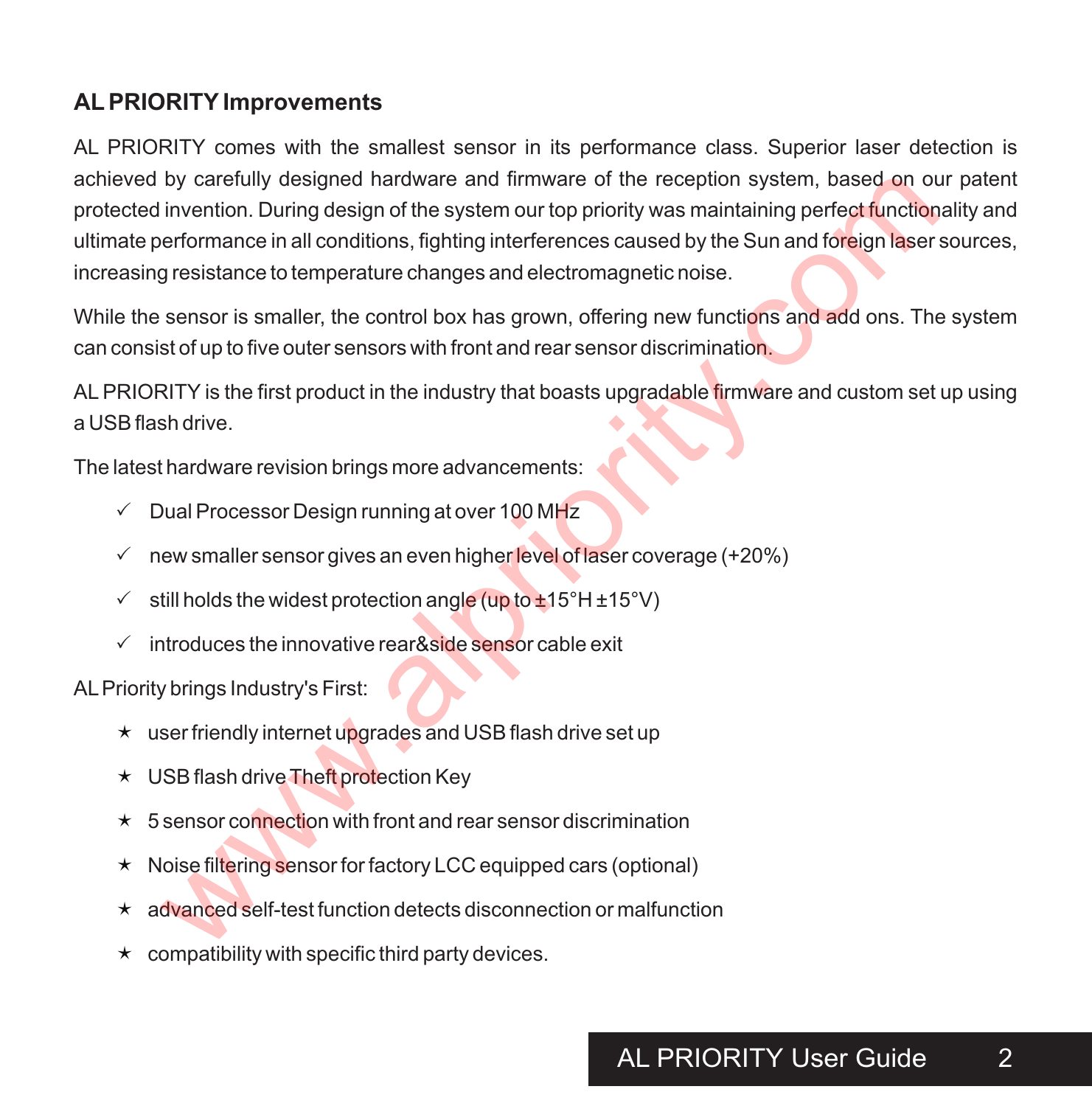# 2. Main parts of the Product

#### *Control Box*

The central part and the brain unit of the AL PRIORITY. It includes a Dual processor, an upgradeable flash memory, a complex power supply unit and the following sockets:



#### *Outer Sensor*

Incorporates emitting and detection circuits: includes one emission and four reception diodes.

As this unit is installed on the outside of the vehicle, it is specially protected from water and mechanical damage. The product set can consist of one to five outer sensors.

#### *Control Set*

- It should be connected to the C socket of the Control Box. It includes these controls: multi-color light diode power/ enter/ PDC mute key
	- menu/ next/ fog lights on key inbuild speaker\*.

\*Hi-Fi Control Set includes an audio plug for external speaker connection.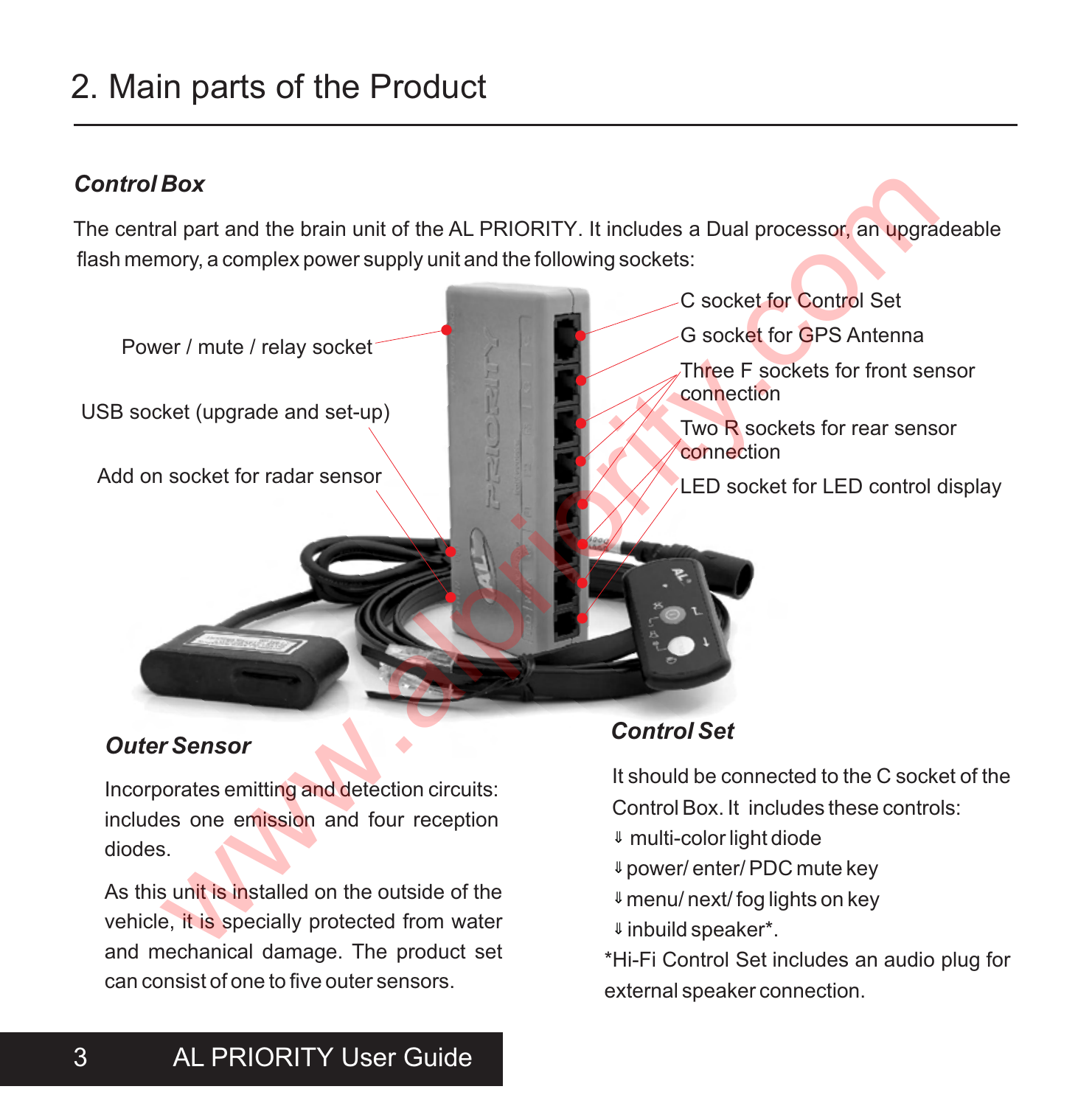# 3. Installation

To obtain the best performance of your ALPriority and insure long service life, seek a professional installer to mount the product. To begin installation follow these steps and refer to the Installation diagram.

#### *OUTER SENSOR*

Can be mounted between the front grill partitions or above the rear bumper. Take care not to damage the cable or the factory installed connector on the cable during installation (cutting the cable or removing the factory installed connector voids warranty and may cause malfunction).

 $\mathbb D$  Check if the cable is long enough to reach the desired position. The Priority sensor cable (1 meter) is to be connected with a connecting cable (4 meters), giving a total of 5 meters in cable length. Longer reach can be achieved with an Extension cable (2,5 meter; Optional).



OPTION: 2,5 m Extension cable



To achieve maximum water resistance use a heat shrink tube (included) on the connector. Use a strong heater for the tu<mark>be to</mark> shrink and conform to connector size. The tube can be torn apart when the sensor requires disconnection.

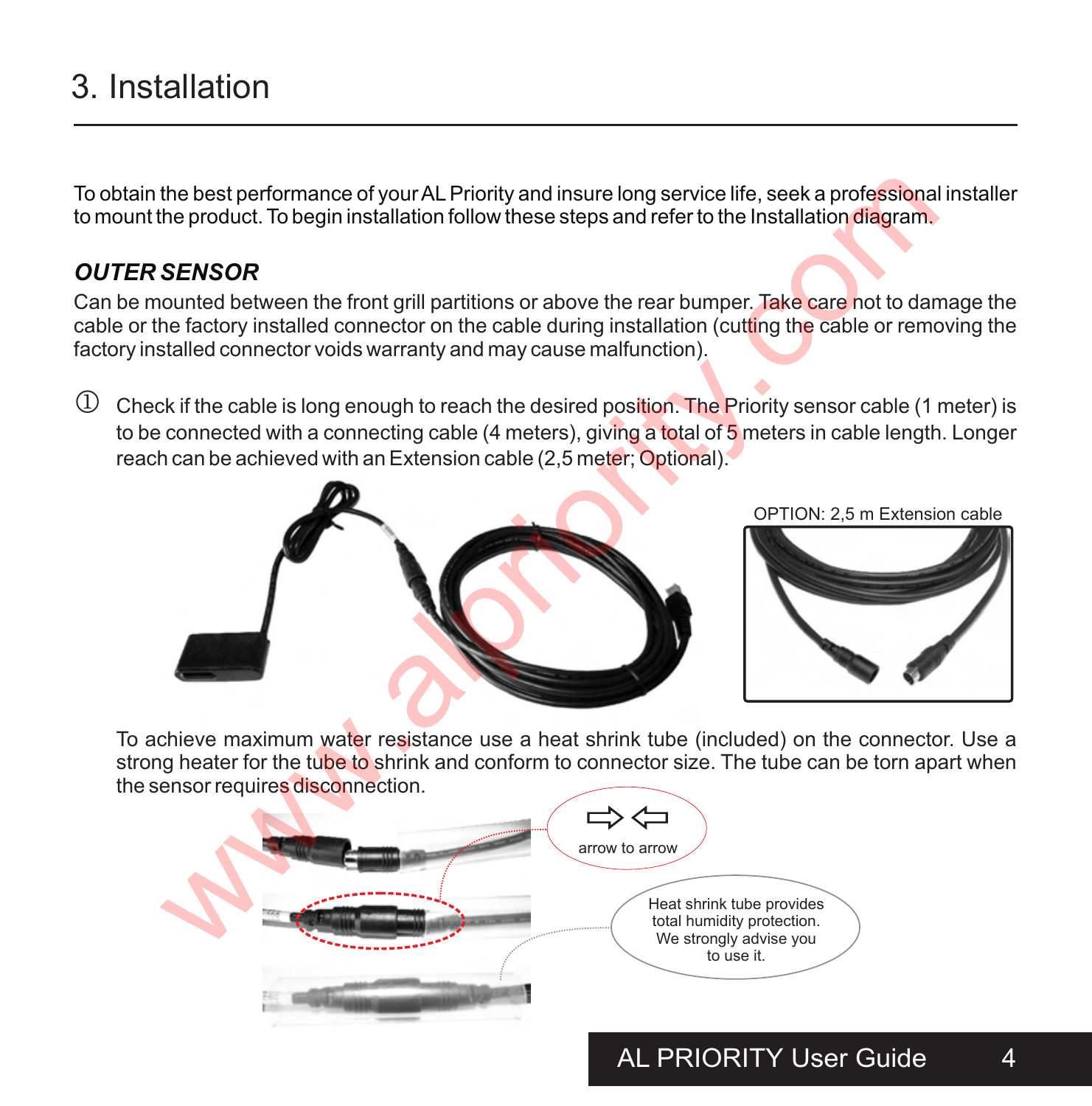$Q$  Attach the sensor using doublesided adhesive tape and a mounting bracket to a position that offers a clear front (back) view.

> The mounting bracket can be bent as needed.

> Fix the bracket with the screws (supplied).

> Make sure the sensor is installed firmly in order to absorb vibrations that occur while driving, especially if mounted on a motorbike.



Sensor measurements in mm

If installing sensors behind flat surfaces (plastic bumpers, dense grills) it will be necessary to drill holes through which the sensor will have an unobstructed view of the road. Acircle and an ellipse on the sketch of the sensor lens represent the area where receiving and emitting diodes are positioned.

Place double-side adhesive tape as shown for perfect grip of the sensor

Click system for best grip

These marks must be clear of obstruction while the rest of the lens can be covered if needed.

**3** Make sure the sensor is levelled (use a level to check).

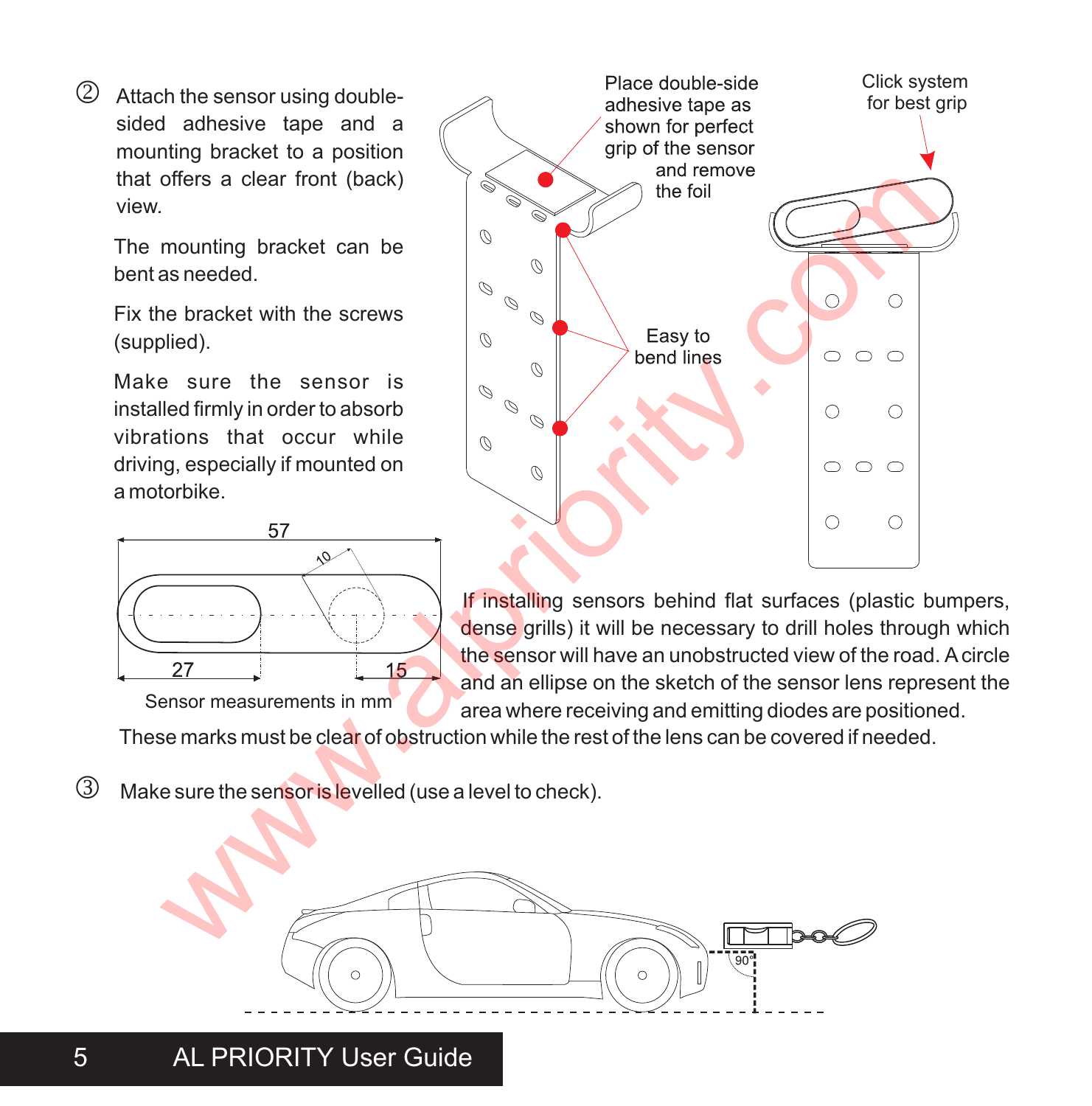# *CONTROL BOX*

The Control Box is to be mounted in the interior of the vehicle at the place of your choice and it should not be exposed to water.

To avoid the possibility of draining your car battery by accidentally leaving your AL system on for a prolongued period of time, use the following connection method:

- $\star$  Locate access to the power supply of the vehicle (+12 V)
- \* Connect the BLACK Control Box wire to the car chassis or to the negative ground power supply wire of your vehicle's system
- $\star$  Connect the RED Control Box wire to the SWITCHED positive power supply wire usually found in the car radio power supply.
- $\star$  Insure that the wires are properly locked and preferably wrap them with insulation tape afterwards.
- $\star$  Connect the blue car radio mute wire to the corresponding audio mute input on the car radio, if it has one.
- $\star$  After the control box is connected to the power supply, connect the sensor into a sensor socket. If there is more than 1 sensor connect them all, front sensors to sockets marked with F, and rear sensors to socket marked with R. Socket R1/X is intended for a regular sensor or for a Noise filtering sensor (*optional*) for users that have a laser cruise control system in their vehicle. The Noise filtering sensor will filter the signal coming from the laser cruise control emitter and enable your AL Priority system to work without being interfered with. the possibility of draining your car battery by accidentally leaving your AL system<br>deperiod of time, use the following connection method:<br>cate access to the persumply of the vehicle (+12V)<br>mnect the BLACK Control Box wire

*2Afuse is factory installed inside the Control Box but if required additional fuses can be installed externally in the wiring.*

# *CONTROLSET, LED & USB CABLE*

- ë Define where to install the Control Set in the vehicle interior while keeping in mind that the control buttons should be close at hand and that the multi-color light diode should be in sight. You can install a separate multi-color LED for easier visibility, in which case the control set needs not be visible. Use a LED holder supplied with the installation accessories when installing a multi-color LED diode.
- $\ast$  Connect the C connector to the C socket of the Control Box.
- ë Connect the USB cable to the USB socket of the Control Box. The USB plug on the other end of the cable should be close at hand so you can easily connect the USB memory drive to the system, when needed.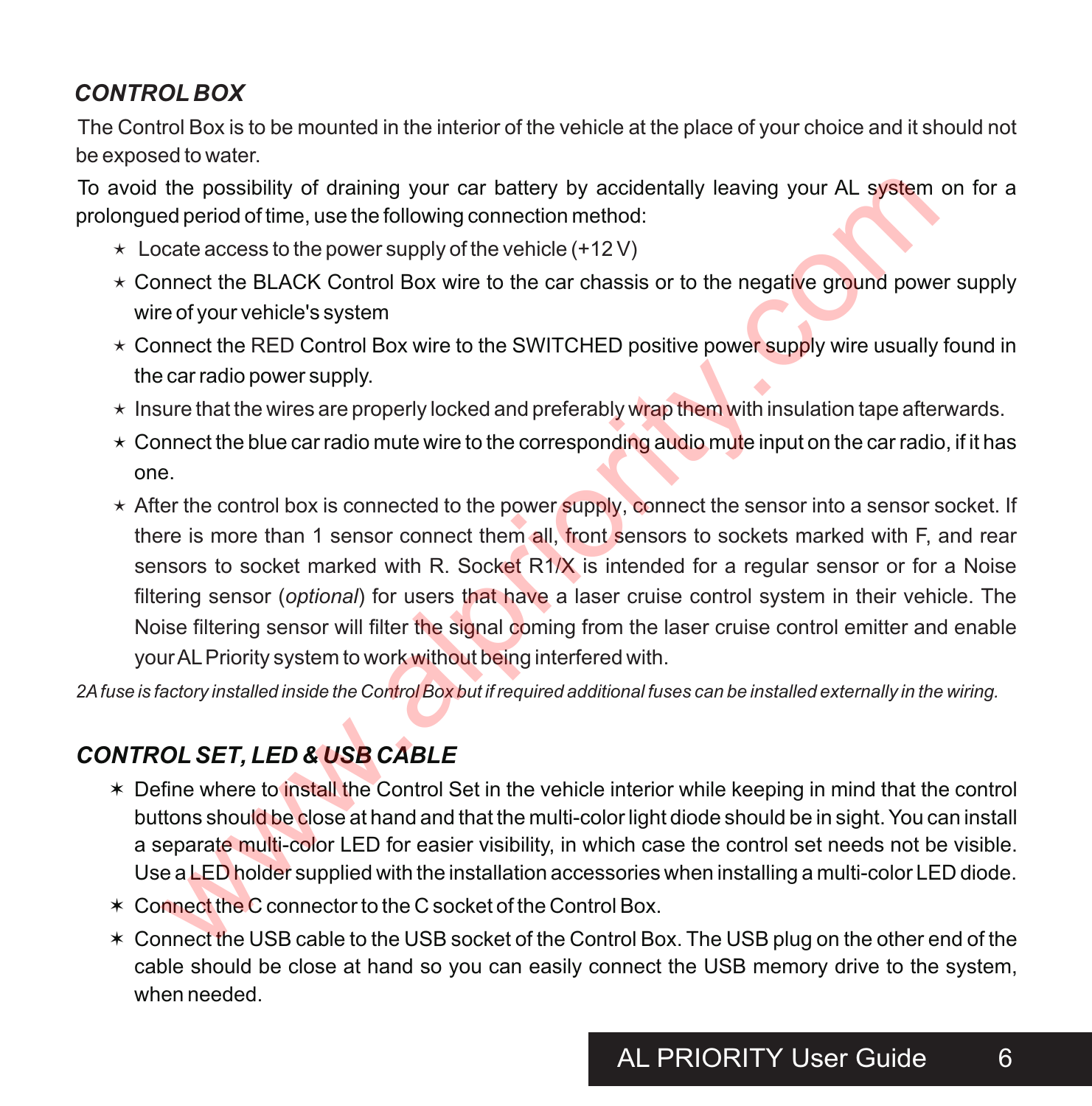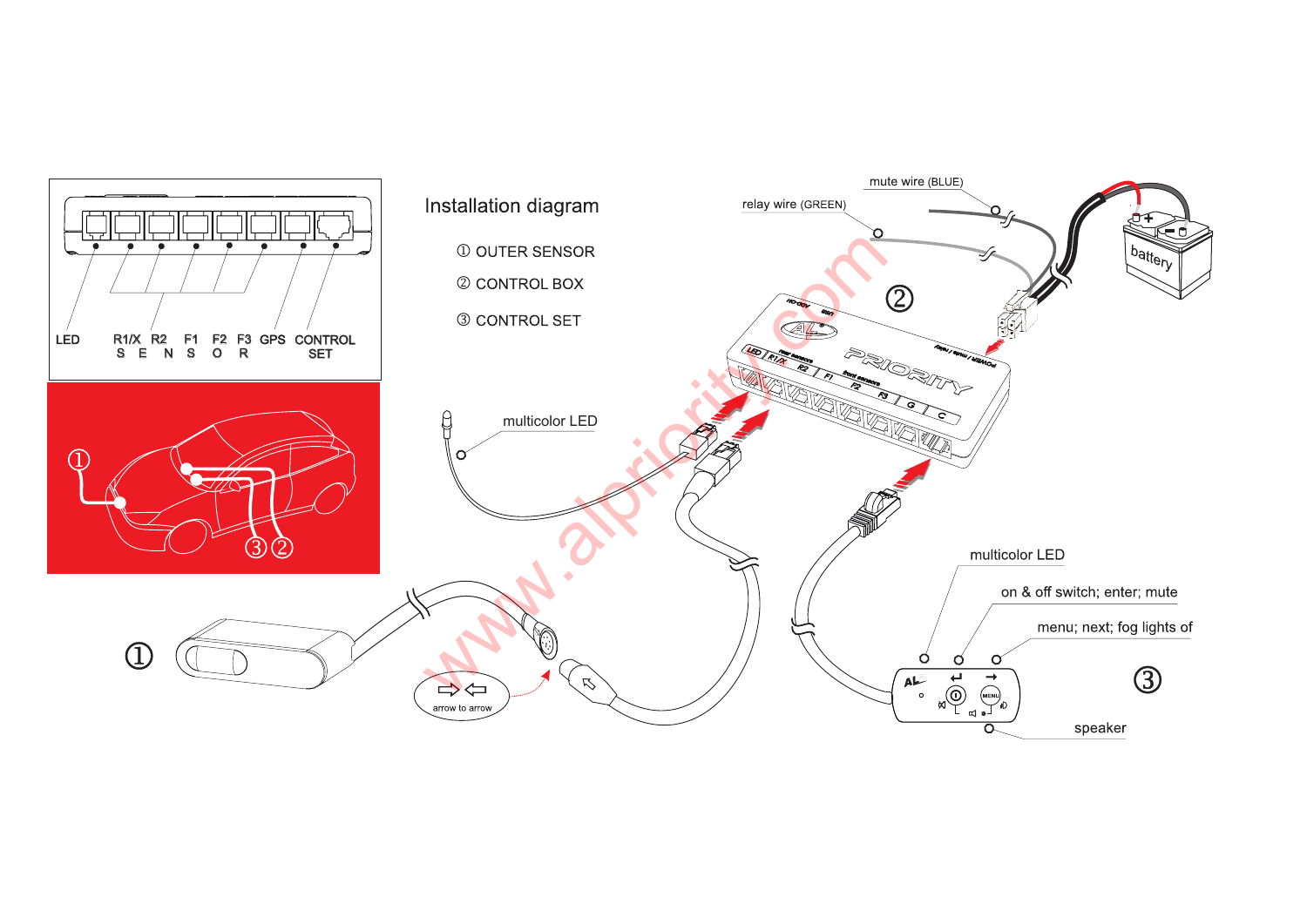# 4. Usage

Long press on the power button of the control set. The activation is followed by an intermittent sound and alternating red and green flashing diode lights. While operating the green light will flash once every second. On every activation the system runs a self-test: if the Control set has not been connected properly or has a malfunction the system will turn off; if the sensor(s) or other critical port(s) are not found or are malfunctioning the red diode will light up accompanied by a warning tone during operation. If an obstacle is detected your AL system will warn you with red diode flashes and audible signals that will become more rapid as the sensor gets closer to the obstacle. More on operation modes and audio-visual signals can be found on page 14. is on the power button of the control set. The activation is followed by an intermittent sc<br>
or ed and green flashing diode lights. While operating the green light will flash on<br>
On every activation the system runs aself-t

ALPRIORITY has several user selectable operating modes which are set to optimal default values but can be modified by the user at any time during operation. Following custom operating mode set, the new mode will remain permanently written in the memory of the processor. Several additional features are also available in the programming menu.

Note that while inside the menu regular working functions of the system are suspended. System will exit menu or each submenu after 5 seconds of inactivity.

If you are using a Hi-Fi Control Set with exterior speaker, instead of the beep sounds you will hear descriptive information about these MENU settings.

## *4.1. LEARN TO USE CONTROL KEYS*

 long press for Power ON/OFF / O short press when inside menu for ENTER / short press while driving to mute parking

long press to enter menu /

short press when inside menu for NEXT /

short press while driving for Fog lights on/off.

## 4.1.1 Speaker mute

Short press of  $\Omega$  button while the system is operating will switch the speaker off and further parking sensor warnings will be given with red flashing lights only.

This setting lasts until you push the same button; the setting is kept in the system memory even after restarting.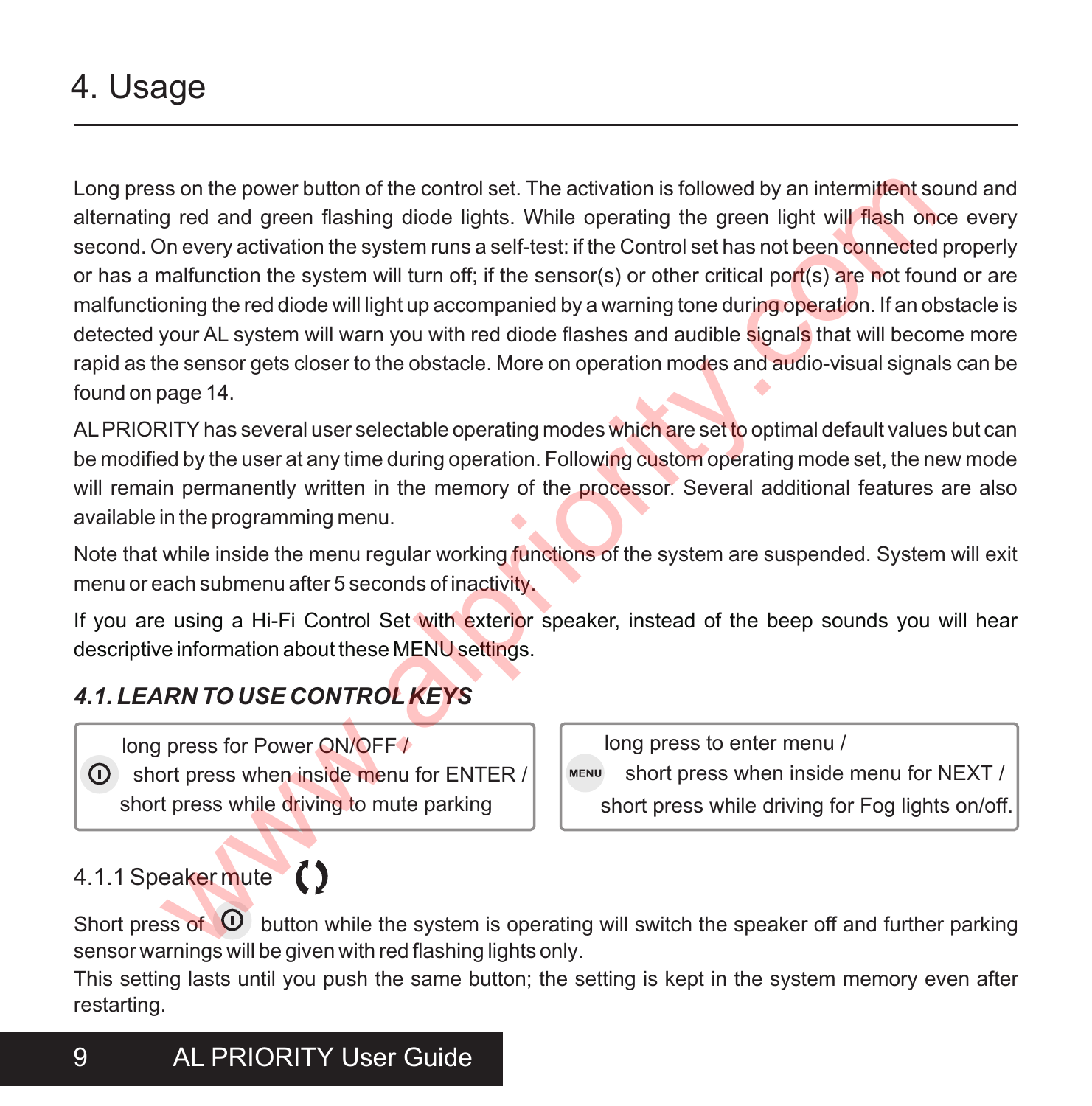# 4.1.2 Fog lights on/off



Short press of  $^{�}$  button while the system is operating will turn the fog lights on or off if the system has the special AL light sensors connected. Fog light activation will be signalized by a green LED flash and a sound, while deactivation of the fog light will be signalized with a sound only.

## *4.2. Audio volume set-up (Purple MENU)*

At the same time long press  $\Phi$  and  $^{MENU}$  buttons . The LED will turn purple. Pressing  $\Omega$  will lower the volume, while pressing  $M_{\text{F}}$  will encrease the volume.

# *4.3 MAIN MENU MODES AND FEATURES (Yellow Menu)*

4.3.1 Parking distance control range - PDC (DEFAULT: LEVEL3)

Before using it in driving conditions the parking sensor range should be tested by a piece of paper or another object. Awarning tone will be heard, accompanied by the red flashing light as you bring the paper or object closer to the sensor. If needed, the detection range (which can vary from 0 to 3 meters) can be adjusted to eight different levels. Use the following sequence for reprogramming: hile deactivation of the fog light will be signalized with a sound only.<br> **Ifo volume set-up (Purple MENU)**<br> **Ifo volume set-up (Purple MENU)**<br> **O** will lower the volume, while pressing weav will encrease the volume.<br> **NME** 

Long press MENU button to enter menu. The LED will turn yellow, the color of the main menu.

Press  $^{MENU}$  once (1) and then press  $\Omega$ . The LED will turn white, the color of the PDC submenu.

Press MENIL ONCE for shortest, twice for short, ... eight times for longest range detection.

Then press  $\mathbf 0$ .

Selected setting is signalled by that number of white LED blinks and beeps from the speaker.

# 4.3.2 Silent power-up (DEFAULT: OFF) ()

During activation, only the LED indicator lights will flash without sounds. Use the following sequence to activate/deactivate this mode:

Long press MENU button to enter menu. The LED will turn yellow, the color of the main menu.

Press MENU two (2) times and then press  $\Omega$ .

Reprogramming will be signalled by a green blinking LED and three beeps from the speaker if this mode is turned ON, or a red LED light with long beep if this mode is turned OFF.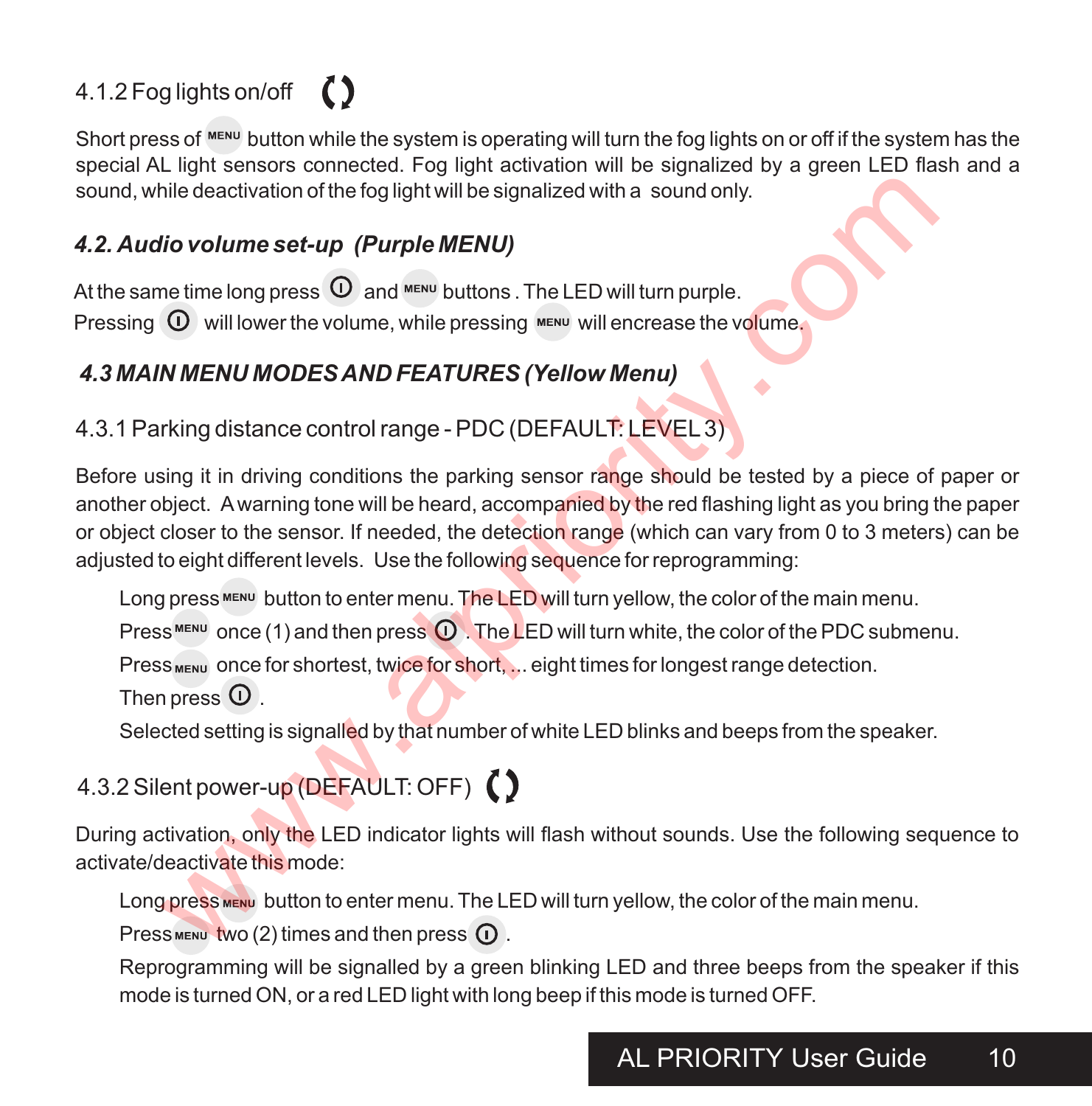# 4.3.3 LED Dark mode (DEFAULT: OFF) (

To prevent the green light from flashing every second during operation, you can activate the LED Dark mode. The green light will stop flashing 10 seconds after the power-up if this mode is activated.

Long press MENU button to enter menu. The LED will turn yellow, the color of the main menu.

Press  $MENU$  three (3) times and then press  $\overline{O}$ .

Reprogramming will be signalled by a green blinking LED and three beeps from the speaker if this mode is turned ON, or a red LED light with long beep if this mode is turned OFF.

## 4.3.4 Show firmware version

Firmware version consists of three digits (x.y.z). To check which firmware version the system is running follow the next sequence:

Long press MENU button to enter menu. The LED will turn yellow, the color of the main menu.

Press  $MENU$  four (4) times and then press  $\Omega$ .

The number of red LED blinks and beeps from the speaker signalizes the first digit:

The number of white LED blinks and beeps from th<mark>e</mark> speaker signalizes the second digit;

The number of blue LED blinks and beeps f<mark>ro</mark>m the speaker signalizes the third digit.

#### 4.3.5 Restore factory default settings a<mark>n</mark>d memorize number of installed sensors

Did you forget which features you programmed into your system? Use this simple programming sequence to restore factory default settings:

Long press MENU button to enter menu. The LED will turn yellow, the color of the main menu.

Press  $MENU$  five (5) times and then press  $\Omega$ .

The system will restore settings and restart.

#### **Automatic sensor check**

While restoring factory default settings the unit will count and memorize the number of sensors connected to the system as well as their positions. On each subsequent power-up during the self-test process the unit will check if all memorized sensors are present and operational. If one or more are disconnected or not operational you will be warned by a constant red LED light and short beeps during first 5 seconds of operation. press <sup>www.</sup> button to enter menu. The LED will turn yellow, the color of the main menu.<br>
sig wew three (3) times and then press  $\overline{O}$ .<br>
corgramming will be signalled by a green blinking LED and three beeps from the spe

NOTE: In order to memorize any change initiate this setting after installation of every new sensor.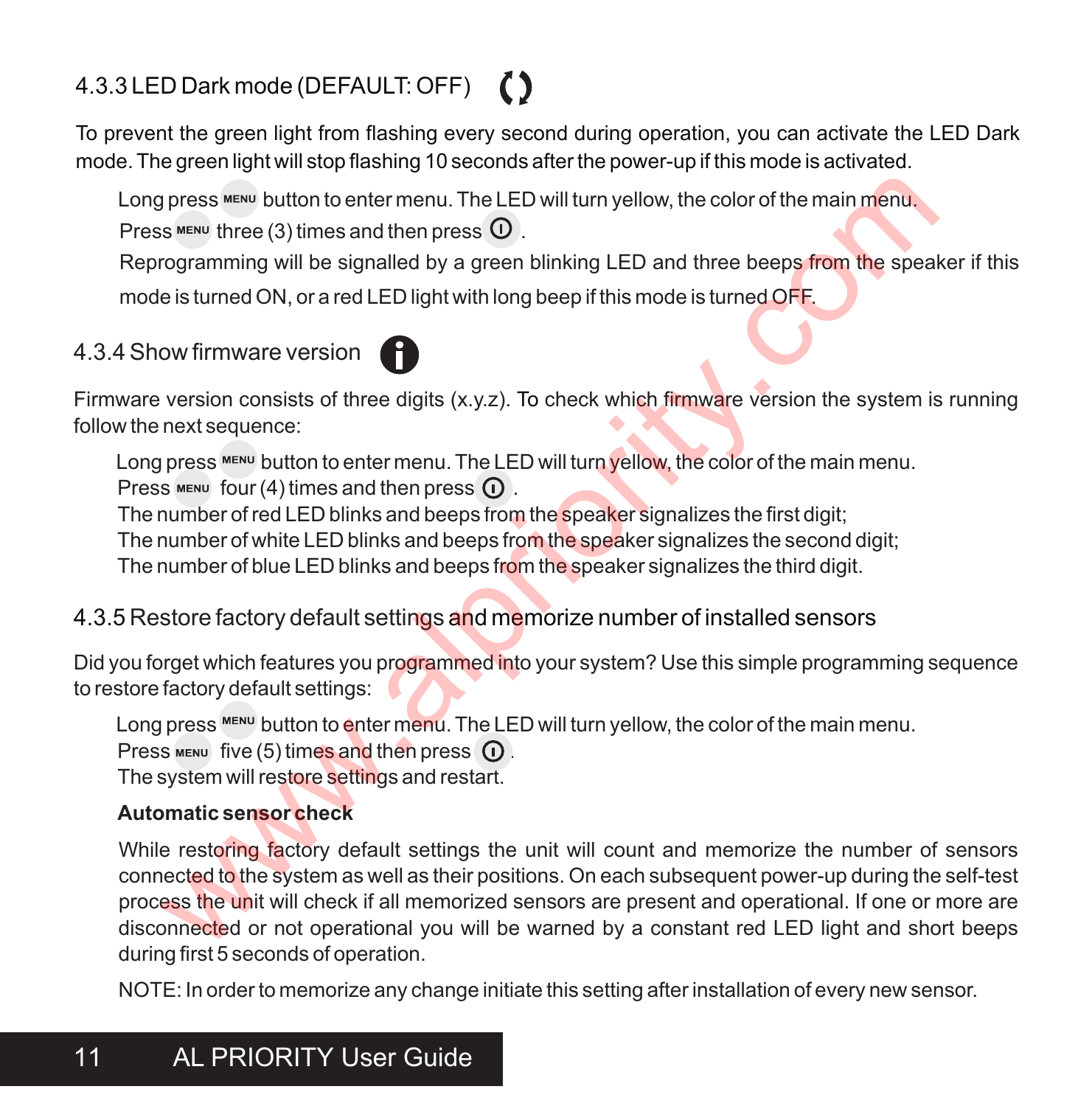## 4.3.6 Manual sensor check

To manually check the number of sensors connected and operating in the system use the following programming sequence: .

Long press MENU button to enter menu. The LED will turn yellow, the color of the main menu. Press MENU SIX (6) times and then press  $\Omega$ .

The system will execute and the number of sensors that are found connected will be shown by the number of green LED blinks and beeps from the speaker.

# *4.4. Additional features*

4.4.1 System Set-up and Upgrade using a USB flash drive

The system can be set up to your preferred options with the USB disk.

Install ALset-up application on your computer and run it.



Plug the USB drive into the USB connector of the AL Priority Control Box. AL system will read the saved file on the USB drive and reprogram to your saved preference.

In case a new firmware edition is released the AL Priority system can upgrade it's firmware with a USB drive (download the new firmware to the USB drive on the internet and upgrade your AL Priority system by plugging it into the Control Box). Check for availability on our website www.alpriority.com. press were six (6) times and then press (0).<br>
Seven wisit (6) times and then press (0).<br>
Sevent Will be shown six (6) times and then press (0).<br>
System will execute and the number of sensors that are found connected will b

# 4.4.2 Theft Protection USB Key (once activated it can not be turned off)

Once this feature is initiated, the system will not work unless a USB memory drive with your unique key is plugged into the USB socket. To create your USB Key, plug any USB memory drive into the USB socket of the Control Box (for easier handling use with the supplied USB extension cable).

Long press MENU button. Press NEXT7 times and enter Service code menu (LED will turn white).

Press NEXT8 times then ENTER. Wait for sound sequence to finish.

Press NEXT 4 times then ENTER. Wait for sound sequence to finish.

Press NEXT8 times then ENTER. LED will blink blue and your Key is stored onto the USB drive.

Please make a back-up file of your key on your PC, because if you lose this key you will not be able to power-ON your system.





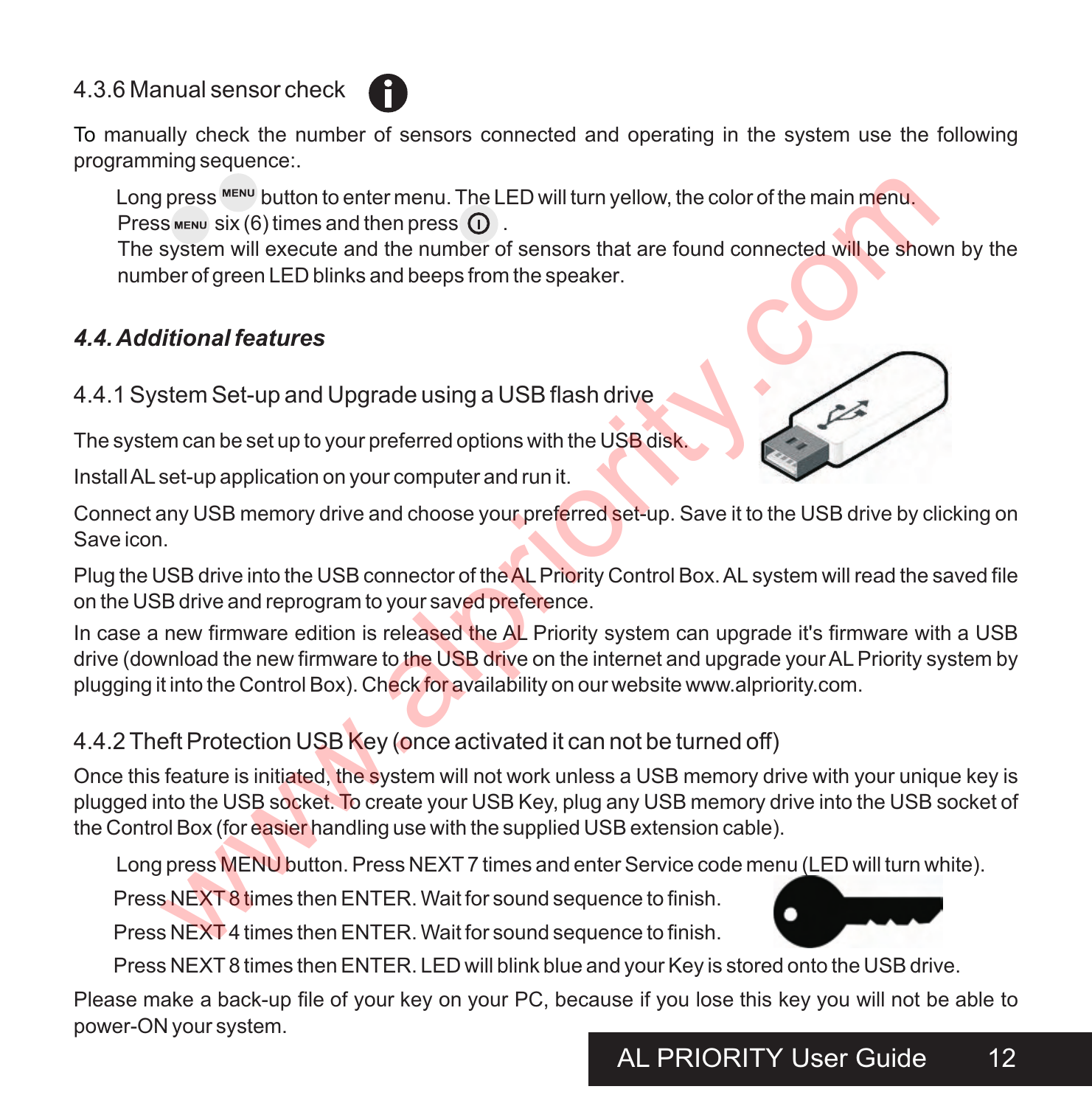# 5. Specifications

#### **Dimensions:**

**Outer Sensor (LxHxW)** 30x14x57 mm (1.18 x 0.55 x 2.24 in) Cable length:  $1 m + 4 m (16.4 ft)$ 

**Control Box (LxHxW)** 100x22x50 mm (4.8 x 0.86 x 1.97 in) Power supply cable: 1 m (3.3 ft)

**Control Set (L)** 56x27x6 mm (2.2 x 1.06 x 0.24 in) Cable: 0,8 m (2.6 ft)

#### **Weight:**

**Outer Sensor + cable** 57 g + 160 g (0.13 lb + 0.35 lb)

**Control Box + cable** 93 g + 40 g (0.29 lb)

**Working temperature:** -20 °C to +60 °C (-4 °F to 140 °F)

**Power supply: Operational power supply** 10 V to 17  $V$ ions:<br>
working temperature:<br>
ensor (LxHxW)<br>  $20 °C$  to +60°C (-4°F to 140<br>
mgH: 1 m + 4 m (16.4 ft)<br>
Box (LxHxW)<br>  $80 \times (LxHxW)$ <br>  $50 \text{ mm } (4.8 \times 0.86 \times 1.97 \text{ in})$ <br>  $(4.8 \times 0.86 \times 1.97 \text{ in})$ <br>  $(4.8 \times 0.86 \times 1.97 \text{ in})$ <br>  $(50 \$ 

**Current consumption** 1500 mA, max.

**Speaker loudness:** 93 dB min SPL@10cm

**Laser class:** 1M

**Laser wavelength:** 905 nm

*Specifications are subject to change without notice.*